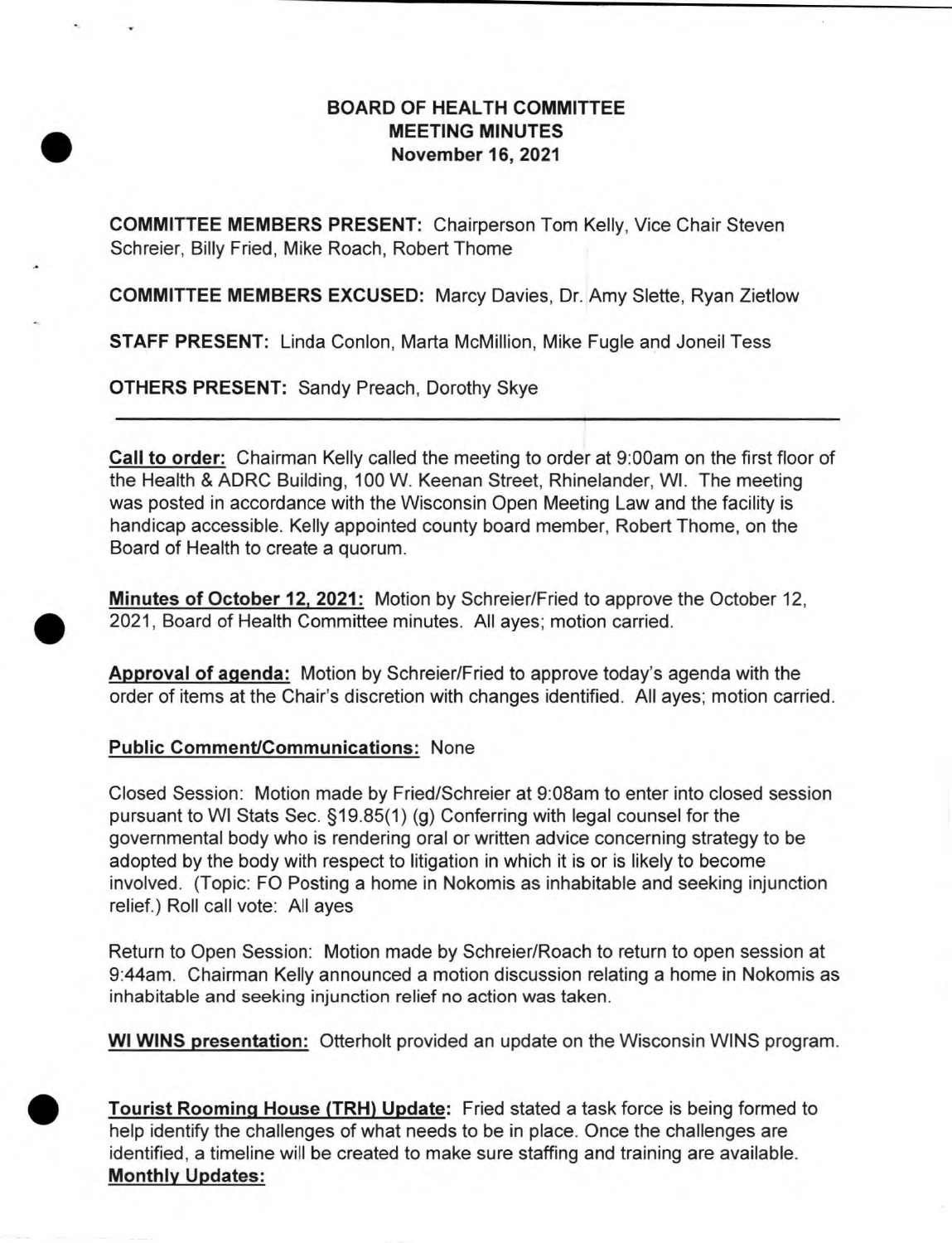Board of Health Committee November 16, 2021 Page 2 of **4** 

Communicable Diseases (10/1/21-10/31/21): Conlon reviewed and discussion followed.

| <b>Disease</b>                                                  | <b>Closed</b> | <b>Closed and</b><br><b>Confirmed/Probable</b> |
|-----------------------------------------------------------------|---------------|------------------------------------------------|
| Anaplasmosis, A. phagocytophilum                                | 4             |                                                |
| Blastomycosis                                                   |               |                                                |
| Chlamydia Trachomatis Infection                                 | 2             |                                                |
| Coronavirus, Novel 2019 (COVID-19)                              | 3,073         | 519                                            |
| Coronavirus, Novel 2019 (COVID-19) Reinfection<br>Investigation | 4             |                                                |
| Giardiasis                                                      | 5             | 5                                              |
| Gonorrhea                                                       |               |                                                |
| <b>Hepatitis C</b>                                              | 3             | 3                                              |
| Hepatitis C, Chronic                                            | 5             |                                                |
| Influenza Associated Hospitalization                            |               | Ω                                              |
| Lyme Disease (B.Burgdorferi)                                    | 6             | 5                                              |
| Pertussis (Whooping Cough)                                      | 2             | Ω                                              |
| Streptococcal Disease, Invasive Group B                         |               | N                                              |
| <b>Syphilis Reactor</b>                                         |               |                                                |
| Syphilis, Secondary                                             |               |                                                |
| Yersiniosis                                                     |               |                                                |

Flu: Conlon stated there is not a huge increase of flu activity.

Coronavirus (COVID-19) — Data / Vaccine: McMillion reviewed COVID-19 data dashboard and discussion followed.

Coronavirus (COVID-19) - Schools: Conlon stated the Rhinelander School District asked the health department to come back and do booster doses of Moderna. Conlon also mentioned the Three Lakes School District is now providing COVID-19 testing to students, staff and families of students.

COVID-19 Testing: Conlon stated the National Guard continues to test until December 11, 2021, but will not be testing the week of Thanksgiving.

COVID-19 Funding: Conlon stated the health department received and signed contracts for COVID-19 funding.

Outreach/Communication Report (10/9/21-11/12/21):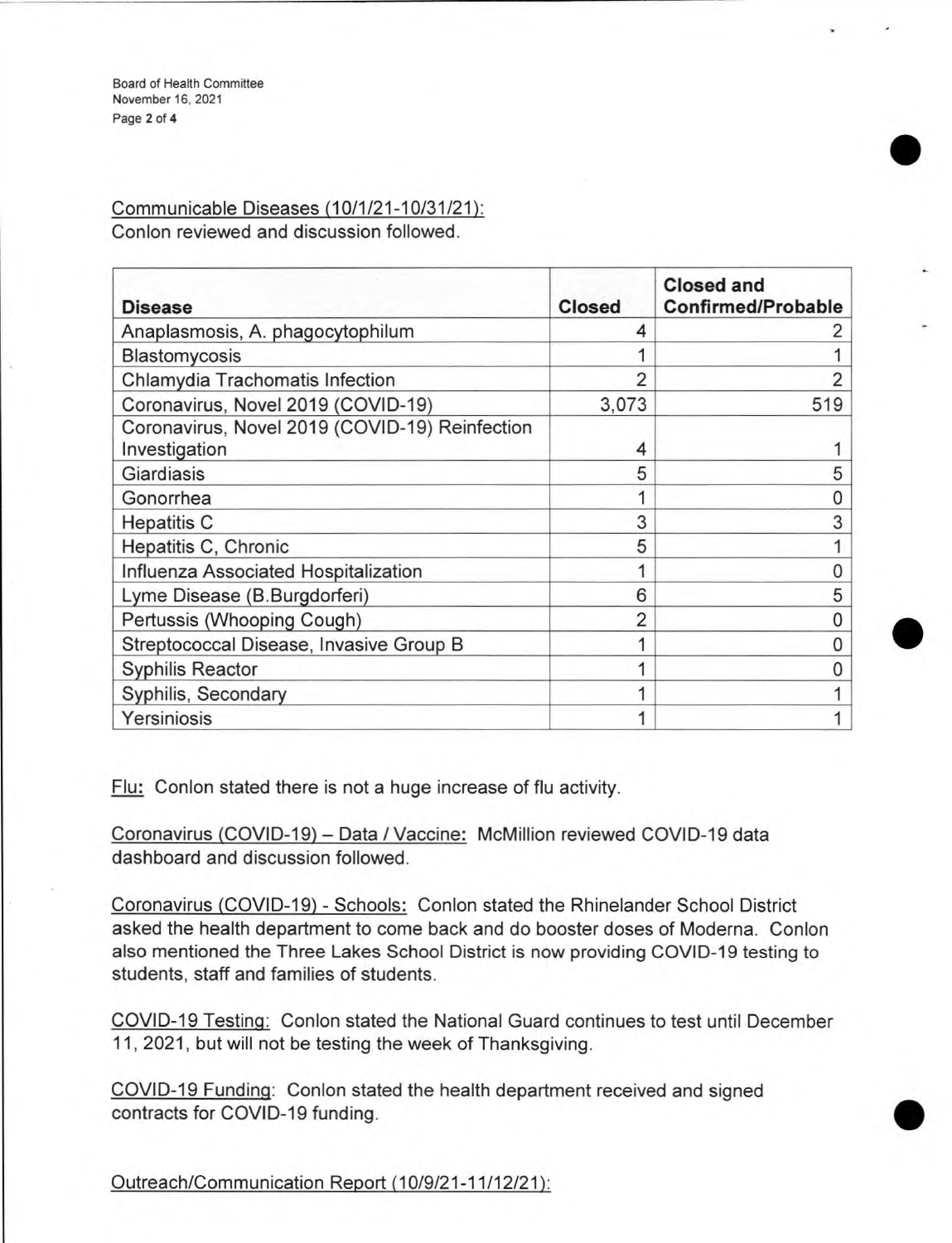Board of Health Committee November 16, 2021 Page 3 of **4** 

McMillion shared the outreach report and discussion followed.

| Facebook               | 98  |
|------------------------|-----|
| <b>Press Release</b>   |     |
| Presentation           | 2   |
| <b>Board of Health</b> |     |
| Interview              | 3   |
| <b>Health Fair</b>     |     |
| School                 | 3   |
| <b>Lobby Slides</b>    |     |
| Mailings               |     |
| <b>Phone Outreach</b>  |     |
| <b>Newsletter</b>      |     |
| Letter to the Editor   |     |
| <b>Total</b>           | 108 |

## Facebook Reporting (10/9/21-11/12/21):

McMillion shared Facebook report and discussion followed.

| Posts                                      | 98                                                                                                                                       |  |
|--------------------------------------------|------------------------------------------------------------------------------------------------------------------------------------------|--|
| <b>Total Reach</b>                         | 165,819                                                                                                                                  |  |
| Average Reach per Post                     | 1,692                                                                                                                                    |  |
| Total Engagement (Likes, shares, comments) | 7,059                                                                                                                                    |  |
| Average Engagement per post                | 72                                                                                                                                       |  |
| Boosts during timeframe                    |                                                                                                                                          |  |
| Post with largest reach                    | Parent's Choice Rice Baby Cereal,<br>sold at Wal-Mart stores, is being<br>recalled for high inorganic arsenic<br>levels.; reach 13,518   |  |
| Post with most engagement                  | Parent's Choice Rice Baby Cereal,<br>sold at Wal-Mart stores, is being<br>recalled for high inorganic arsenic<br>levels.; engagement 643 |  |
| New Page Likes                             | 2                                                                                                                                        |  |
| <b>Total Page Likes</b>                    | 3,975                                                                                                                                    |  |
| New Page Followers                         | 33                                                                                                                                       |  |
| <b>Total Page Followers</b>                | 5,062                                                                                                                                    |  |